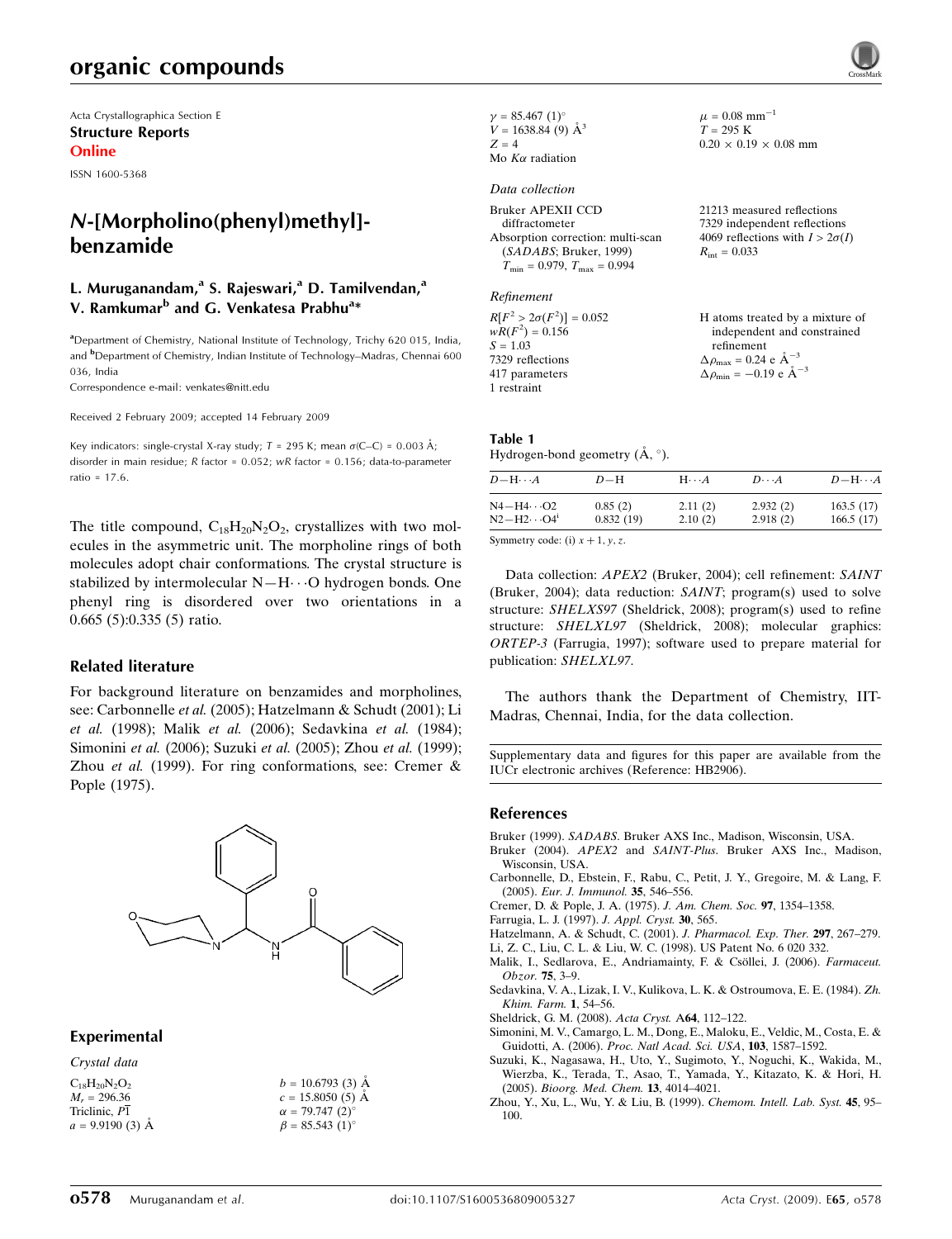# **supporting information**

*Acta Cryst.* (2009). E**65**, o578 [doi:10.1107/S1600536809005327]

# *N***-[Morpholino(phenyl)methyl]benzamide**

## **L. Muruganandam, S. Rajeswari, D. Tamilvendan, V. Ramkumar and G. Venkatesa Prabhu**

#### **S1. Comment**

Benzamide derivatives, known for their anti-inflammatory and immunomodulatory (Hatezelmann *et al.*, 2001; Carbonnelle *et al.*, 2005), anti-tumoral (Suzuki *et al.*, 2005), antipsychotic (Simonini *et al.*, 2006), and antiallergic (Zhou *et al.*,1999) activities, are drugs widely used in medicine (Malik *et al.*, 2006).

Morpholine is a multipurpose chemical which is used as a solvent for resins, dyes and waxes. One of its most important use is as a chemical intermediate in the preparation of pesticides (Li *et al.*, 1998). A number of morpholine derivatives have been described as analgesics and local anesthetics. The morpholinomethyl derivative of pyrizinamide (morphozinamide) has been found to be more effective in the treatment of tuberculosis than pyrizinamide (Sedavkina *et al.*, 1984).

In the title compound, (I), each of the two independent molecules contains three ring systems, one phenyl ring, one benzamide and a morpholino ring (Fig. 1).

The morpholine rings of the two molecules adopts the usual chair conformation ( $Q_T = 0.577$  (2) Å, q(2)=0.012 (2)Å and  $q(3)=0.577(2)$  Å,  $\theta = 1.4(2)$ °. (Cremer & Pople, 1975). The best planes of the rings pass through the C atoms, leaving the O and N atoms on either side. The methine (C—H) substitution (C5) of the morpholine ring is in an equatorial position. One of the benzamide moiety in the crystal structure is disordered with an occupancy factor of 0.33 and 0.67. The phenyl moiety is planar. The crystal structure is stabilized by intermolecular N—H···O hydrogen bonds (Table 1).

## **S2. Experimental**

Benzamide (12.1 g, 0.1 mol) was dissolved in a minimum quantity of ethanol. To this solution, benzaldehdye (10 ml, 0.1 mol) followed by morpholine (9 ml, 0.1 mol) was added in small quantities with constant stirring in an ice bath. For about 2 hrs, the mixture was kept at ice cold temperature. After 10 days a pale yellow semi-solid was obtained. The product was purified by washing with distilled water several times and finally with 5 ml of acetone. The compound was dried in an air oven at 80° C and recrystallized from ethanol to yield colourless slabs of (I).

#### **S3. Refinement**

One of the benzamide groups in the crystal structure is disordered with occupancy factor of 0.33 and 0.67. The H atoms were positioned geometrically and refined using riding model, with C—H = 0.93 Å and  $U_{iso}(H) = 1.2U_{eq}(C)$  for aromatic C—H, C—H = 0.97 Å and  $U_{iso}(H) = 1.2U_{eq}(C)$  for CH2. The H atoms associated with nitrogen atoms were located from difference maps and refined.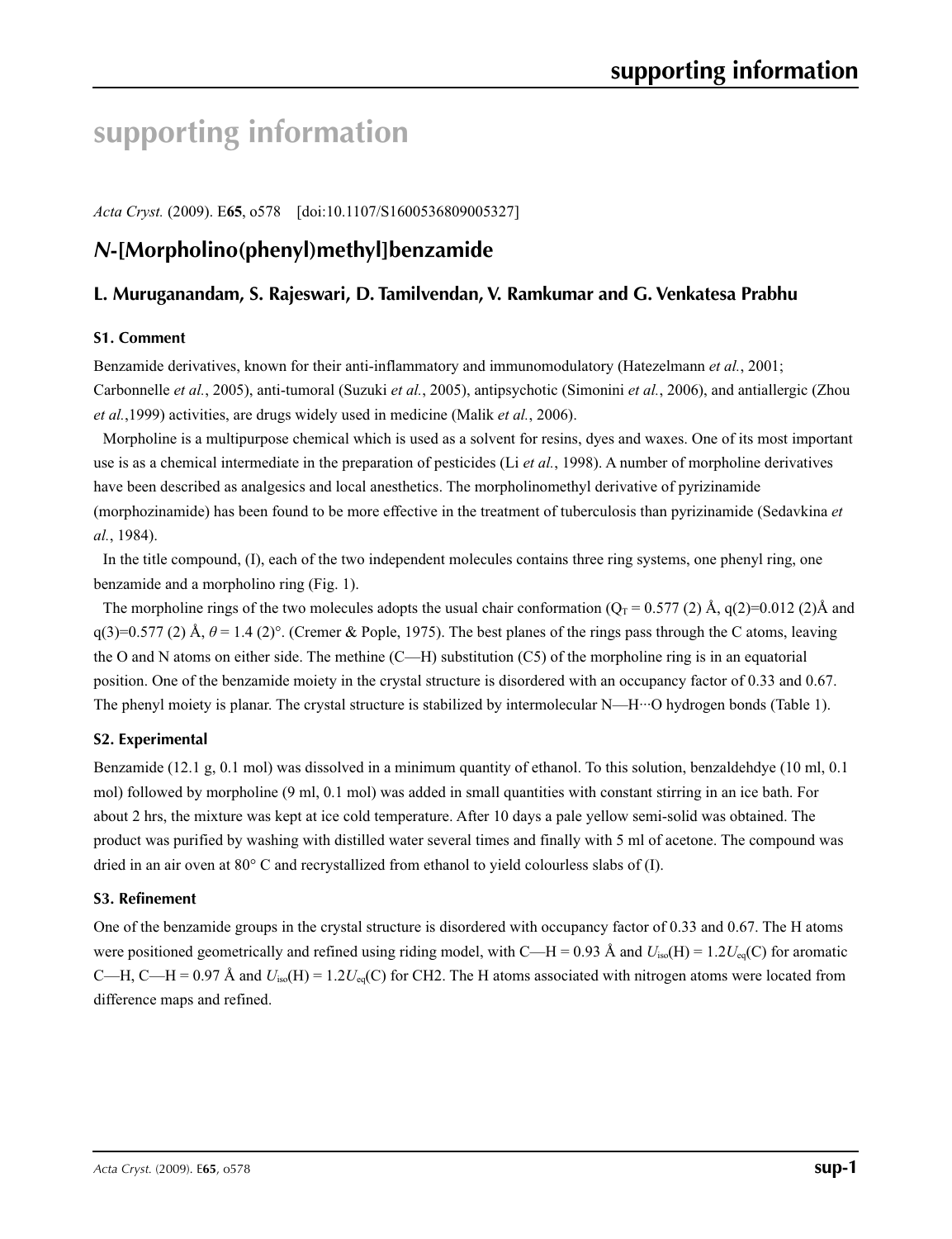

### **Figure 1**

The molecular structure of (I); displacement ellipsoids for the non-hydrogen atoms are drawn with 30% probability.

## *N***-[Morpholino(phenyl)methyl]benzamide**

| Crystal data                             |                                                                            |
|------------------------------------------|----------------------------------------------------------------------------|
| $C_{18}H_{20}N_2O_2$                     | $Z=4$                                                                      |
| $M_r = 296.36$                           | $F(000) = 632$                                                             |
| Triclinic, P1                            | $D_x = 1.201$ Mg m <sup>-3</sup>                                           |
| Hall symbol: -P 1                        | Mo Ka radiation, $\lambda = 0.71073$ Å                                     |
| $a = 9.9190(3)$ Å                        | Cell parameters from 4916 reflections                                      |
| $b = 10.6793(3)$ Å                       | $\theta$ = 2.2–23.9°                                                       |
| $c = 15.8050(5)$ Å                       | $\mu = 0.08$ mm <sup>-1</sup>                                              |
| $\alpha$ = 79.747 (2) <sup>o</sup>       | $T = 295$ K                                                                |
| $\beta$ = 85.543 (1) <sup>o</sup>        | Slab, colourless                                                           |
| $v = 85.467(1)$ °                        | $0.20 \times 0.19 \times 0.08$ mm                                          |
| $V = 1638.84(9)$ Å <sup>3</sup>          |                                                                            |
| Data collection                          |                                                                            |
| Bruker APEXII CCD                        | 21213 measured reflections                                                 |
| diffractometer                           | 7329 independent reflections                                               |
| Radiation source: fine-focus sealed tube | 4069 reflections with $I > 2\sigma(I)$                                     |
| Graphite monochromator                   | $R_{\text{int}} = 0.033$                                                   |
| $\omega$ scans                           | $\theta_{\text{max}} = 28.1^{\circ}$ , $\theta_{\text{min}} = 1.3^{\circ}$ |
| Absorption correction: multi-scan        | $h = -10 \rightarrow 12$                                                   |
| (SADABS; Bruker, 1999)                   | $k = -14 \rightarrow 14$                                                   |
| $T_{\min} = 0.979$ , $T_{\max} = 0.994$  | $l = -20 \rightarrow 18$                                                   |
|                                          |                                                                            |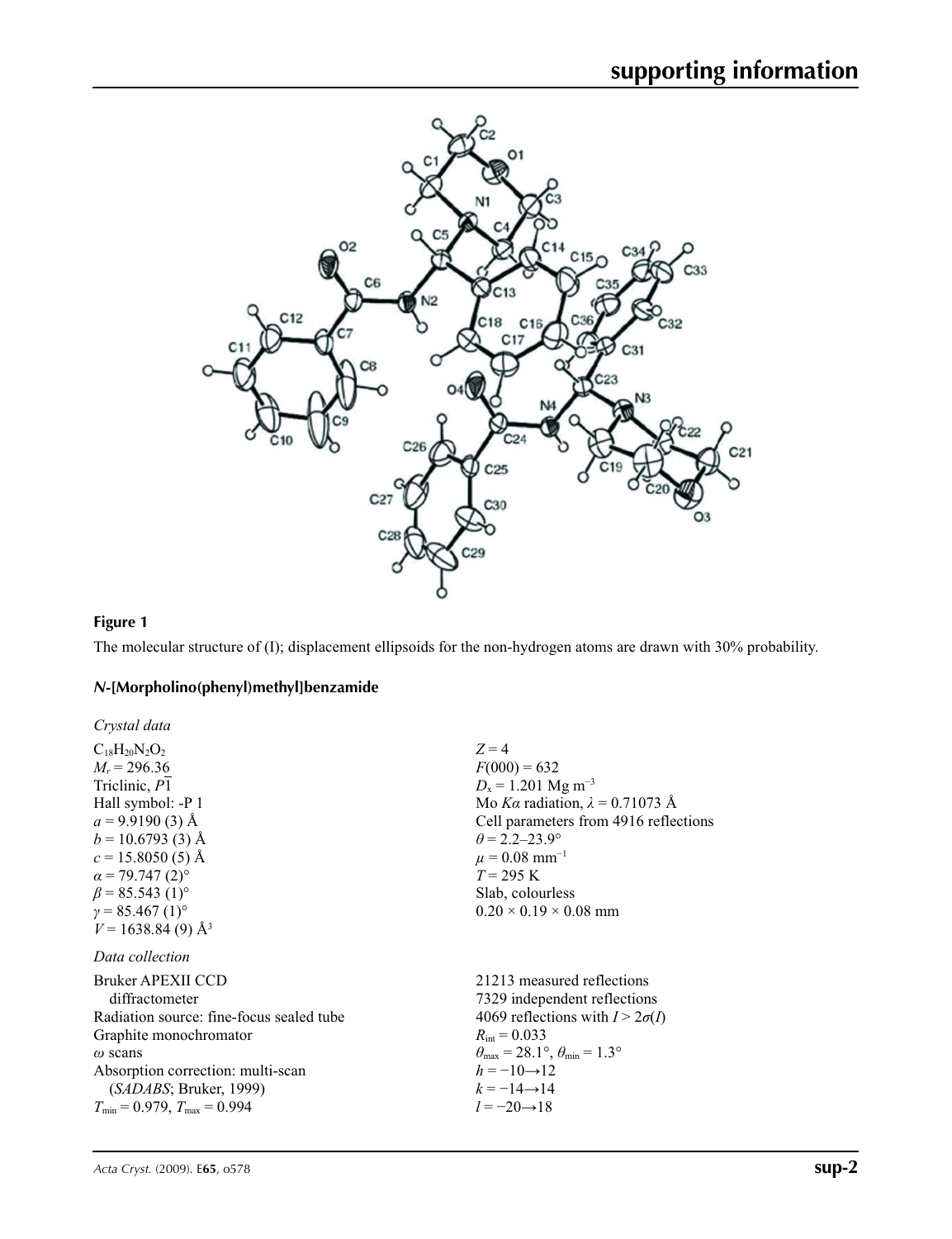*Refinement*

| Refinement on $F^2$<br>Least-squares matrix: full | Hydrogen site location: inferred from<br>neighbouring sites    |
|---------------------------------------------------|----------------------------------------------------------------|
| $R[F^2 > 2\sigma(F^2)] = 0.052$                   | H atoms treated by a mixture of independent                    |
| $wR(F^2) = 0.156$                                 | and constrained refinement                                     |
| $S = 1.03$                                        | $w = 1/[\sigma^2(F_0^2) + (0.0693P)^2 + 0.2499P]$              |
| 7329 reflections                                  | where $P = (F_o^2 + 2F_c^2)/3$                                 |
| 417 parameters                                    | $(\Delta/\sigma)_{\text{max}}$ < 0.001                         |
| 1 restraint                                       | $\Delta\rho_{\text{max}} = 0.24$ e Å <sup>-3</sup>             |
| Primary atom site location: structure-invariant   | $\Delta \rho_{\rm min} = -0.19$ e Å <sup>-3</sup>              |
| direct methods                                    | Extinction correction: SHELXL97 (Sheldrick,                    |
| Secondary atom site location: difference Fourier  | 2008), $Fc^* = kFc[1+0.001xFc^2\lambda^3/sin(2\theta)]^{-1/4}$ |
| map                                               | Extinction coefficient: 0.0061 (15)                            |

#### *Special details*

**Geometry**. All e.s.d.'s (except the e.s.d. in the dihedral angle between two l.s. planes) are estimated using the full covariance matrix. The cell e.s.d.'s are taken into account individually in the estimation of e.s.d.'s in distances, angles and torsion angles; correlations between e.s.d.'s in cell parameters are only used when they are defined by crystal symmetry. An approximate (isotropic) treatment of cell e.s.d.'s is used for estimating e.s.d.'s involving l.s. planes.

**Refinement**. Refinement of  $F^2$  against ALL reflections. The weighted *R*-factor  $wR$  and goodness of fit *S* are based on  $F^2$ , conventional *R*-factors *R* are based on *F*, with *F* set to zero for negative  $F^2$ . The threshold expression of  $F^2 > \sigma(F^2)$  is used only for calculating *R*-factors(gt) *etc*. and is not relevant to the choice of reflections for refinement. *R*-factors based on *F*<sup>2</sup> are statistically about twice as large as those based on *F*, and *R*- factors based on ALL data will be even larger.

*Fractional atomic coordinates and isotropic or equivalent isotropic displacement parameters (Å<sup>2</sup>)* 

|                  | $\mathcal{X}$ | y           | $\boldsymbol{z}$ | $U_{\rm iso}*/U_{\rm eq}$ | Occ. (2) |
|------------------|---------------|-------------|------------------|---------------------------|----------|
| H4               | 0.424(2)      | 0.6985(17)  | 0.1586(12)       | $0.046(5)$ *              |          |
| H2               | 0.920(2)      | 0.7527(17)  | 0.1718(12)       | $0.045(5)^*$              |          |
| C1               | 1.0046(2)     | 0.93888(19) | 0.38352(14)      | 0.0601(6)                 |          |
| H <sub>1</sub> A | 0.9678        | 0.9089      | 0.4416           | $0.072*$                  |          |
| H1B              | 1.1011        | 0.9456      | 0.3857           | $0.072*$                  |          |
| C <sub>2</sub>   | 0.98194(17)   | 0.84343(17) | 0.32713(12)      | 0.0446(4)                 |          |
| H2A              | 1.0231        | 0.8702      | 0.2697           | $0.054*$                  |          |
| H2B              | 1.0239        | 0.7607      | 0.3506           | $0.054*$                  |          |
| C <sub>3</sub>   | 0.7737(2)     | 0.9600(2)   | 0.29057(14)      | 0.0615(6)                 |          |
| H <sub>3</sub> A | 0.6767        | 0.9551      | 0.2893           | $0.074*$                  |          |
| H3B              | 0.8100        | 0.9901      | 0.2324           | $0.074*$                  |          |
| C4               | 0.8019(3)     | 1.0509(2)   | 0.34844(17)      | 0.0762(7)                 |          |
| H4A              | 0.7597        | 1.1345      | 0.3272           | $0.091*$                  |          |
| H4B              | 0.7620        | 1.0219      | 0.4059           | $0.091*$                  |          |
| C <sub>5</sub>   | 0.79770(17)   | 0.73575(17) | 0.27916(11)      | 0.0416(4)                 |          |
| H <sub>5</sub>   | 0.6984        | 0.7412      | 0.2832           | $0.050*$                  |          |
| C6               | 0.84088(17)   | 0.60273(18) | 0.32558(11)      | 0.0431(4)                 |          |
| C7               | 0.8263(2)     | 0.5763(2)   | 0.41468(13)      | 0.0641(6)                 |          |
| H7               | 0.7950        | 0.6411      | 0.4449           | $0.077*$                  |          |
| C8               | 0.8572(3)     | 0.4560(2)   | 0.45923(16)      | 0.0782(8)                 |          |
| H8               | 0.8476        | 0.4404      | 0.5191           | $0.094*$                  |          |
| C9               | 0.9018(2)     | 0.3597(2)   | 0.41592(17)      | 0.0721(7)                 |          |
| H9               | 0.9222        | 0.2781      | 0.4460           | $0.086*$                  |          |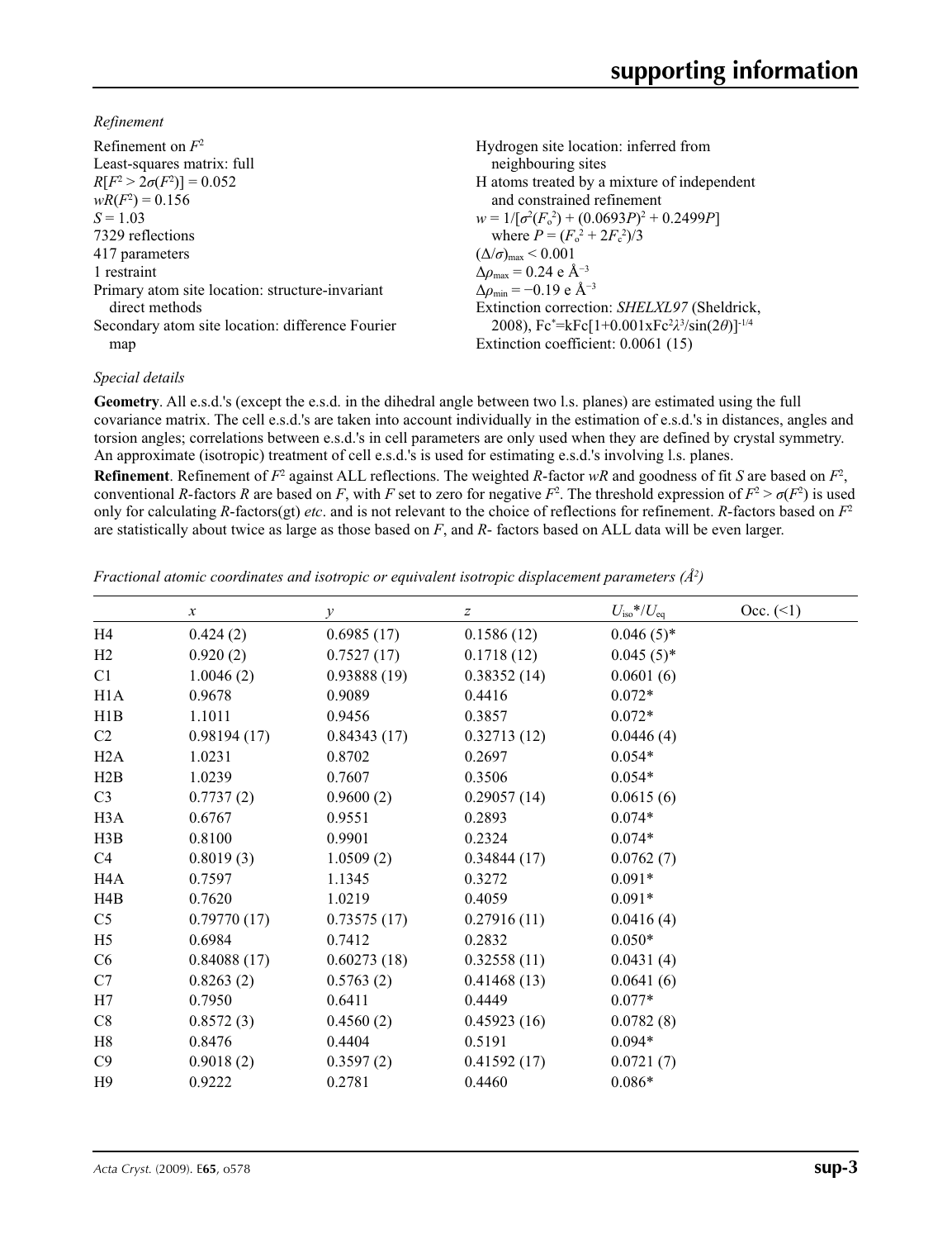| C10               | 0.9165(2)   | 0.3834(2)   | 0.32819(16)    | 0.0655(6)  |          |
|-------------------|-------------|-------------|----------------|------------|----------|
| H10               | 0.9469      | 0.3178      | 0.2985         | $0.079*$   |          |
| C11               | 0.88661(19) | 0.5043(2)   | 0.28309(13)    | 0.0542(5)  |          |
| H11               | 0.8975      | 0.5193      | 0.2232         | $0.065*$   |          |
| C12               | 0.75048(18) | 0.75042(19) | 0.12841(12)    | 0.0470(5)  |          |
| C13               | 0.80194(18) | 0.7748(2)   | 0.03612(12)    | 0.0501(5)  |          |
| C14               | 0.8036(3)   | 0.6824(3)   | $-0.01283(16)$ | 0.0868(8)  |          |
| H14               | 0.7759      | 0.6020      | 0.0117         | $0.104*$   |          |
| C15               | 0.8471(3)   | 0.7081(4)   | $-0.1008(2)$   | 0.1097(12) |          |
| H15               | 0.8510      | 0.6444      | $-0.1342$      | $0.132*$   |          |
| C16               | 0.8837(3)   | 0.8282(5)   | $-0.13637(18)$ | 0.1034(11) |          |
| H16               | 0.9098      | 0.8467      | $-0.1948$      | $0.124*$   |          |
| C17               | 0.8821(3)   | 0.9187(4)   | $-0.0879(2)$   | 0.1071(11) |          |
| H17               | 0.9080      | 0.9996      | $-0.1126$      | $0.128*$   |          |
| C18               | 0.8423(3)   | 0.8927(3)   | $-0.00143(16)$ | 0.0831(8)  |          |
| H18               | 0.8429      | 0.9562      | 0.0319         | $0.100*$   |          |
| C19               | 0.3099(2)   | 0.32634(19) | 0.35265(15)    | 0.0621(6)  |          |
| H <sub>19</sub> A | 0.2771      | 0.3350      | 0.4109         | $0.074*$   |          |
| H19B              | 0.2636      | 0.2585      | 0.3363         | $0.074*$   |          |
| C20               | 0.27701(19) | 0.44881(18) | 0.29285(13)    | 0.0512(5)  |          |
| H20A              | 0.3042      | 0.4392      | 0.2339         | $0.061*$   |          |
| H20B              | 0.1801      | 0.4700      | 0.2967         | $0.061*$   |          |
| C21               | 0.49322(17) | 0.51686(17) | 0.31197(13)    | 0.0474(5)  |          |
| H21A              | 0.5411      | 0.5837      | 0.3284         | $0.057*$   |          |
| H21B              | 0.5247      | 0.5080      | 0.2535         | $0.057*$   |          |
| C22               | 0.5214(2)   | 0.39299(19) | 0.37222(14)    | 0.0591(5)  |          |
| H22A              | 0.6180      | 0.3701      | 0.3695         | $0.071*$   |          |
| H22B              | 0.4935      | 0.4039      | 0.4308         | $0.071*$   |          |
| C <sub>23</sub>   | 0.30607(16) | 0.67541(16) | 0.26940(10)    | 0.0355(4)  |          |
| H23               | 0.2068      | 0.6819      | 0.2759         | $0.043*$   |          |
| C <sub>24</sub>   | 0.35210(16) | 0.78231(16) | 0.30993(11)    | 0.0369(4)  |          |
| C <sub>25</sub>   | 0.36414(19) | 0.90344(17) | 0.26293(12)    | 0.0479(5)  |          |
| H25               | 0.3521      | 0.9183      | 0.2041         | $0.057*$   |          |
| C <sub>26</sub>   | 0.3938(2)   | 1.00258(19) | 0.30196(14)    | 0.0574(5)  |          |
| H <sub>26</sub>   | 0.4007      | 1.0837      | 0.2694         | $0.069*$   |          |
| C27               | 0.4132(2)   | 0.98284(19) | 0.38818(15)    | 0.0588(6)  |          |
| H27               | 0.4330      | 1.0501      | 0.4143         | $0.071*$   |          |
| C28               | 0.4031(2)   | 0.8632(2)   | 0.43562(14)    | 0.0618(6)  |          |
| H28               | 0.4173      | 0.8489      | 0.4941         | $0.074*$   |          |
| C29               | 0.3720(2)   | 0.76369(18) | 0.39714(12)    | 0.0509(5)  |          |
| H <sub>29</sub>   | 0.3643      | 0.6830      | 0.4302         | $0.061*$   |          |
| C30               | 0.24685(18) | 0.70289(18) | 0.11932(11)    | 0.0440(4)  |          |
| C31               | 0.29382(18) | 0.7137(2)   | 0.02652(12)    | 0.0536(5)  |          |
| C32               | 0.2052(2)   | 0.7115(3)   | $-0.03215(14)$ | 0.0763(7)  |          |
| H32               | 0.1141      | 0.7053      | $-0.0143$      | $0.092*$   |          |
| C33               | 0.2436(3)   | 0.7181(3)   | $-0.11813(15)$ | 0.0907(9)  |          |
| H33               | 0.1813      | 0.7438      | $-0.1599$      | $0.109*$   |          |
| C34               | 0.355(2)    | 0.6909(19)  | $-0.1370(12)$  | 0.088(3)   | 0.337(5) |
|                   |             |             |                |            |          |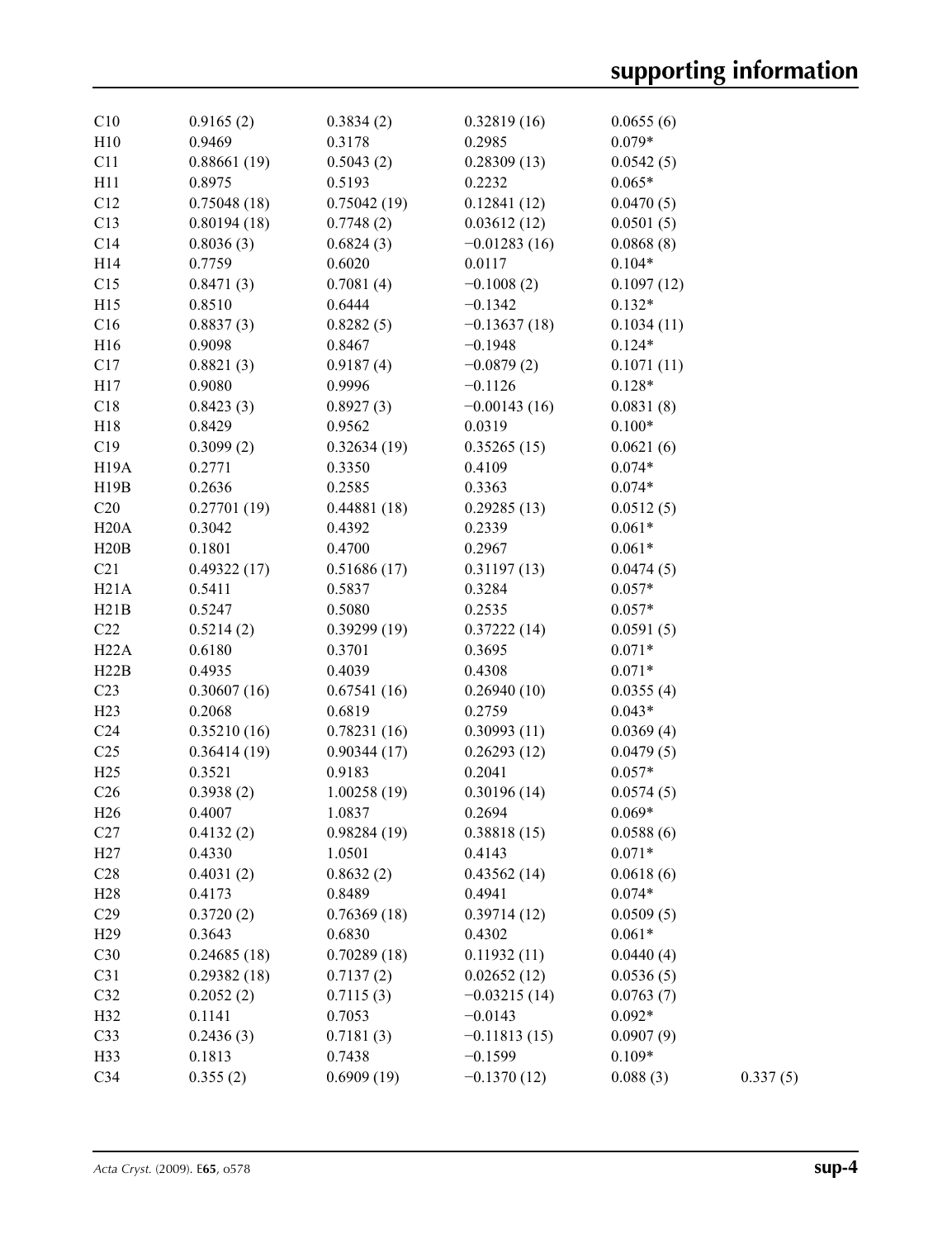| H <sub>34</sub> | 0.3805      | 0.6916      | $-0.1950$    | $0.105*$  | 0.337(5) |
|-----------------|-------------|-------------|--------------|-----------|----------|
| C <sub>35</sub> | 0.4530(12)  | 0.6576(19)  | $-0.0792(7)$ | 0.151(4)  | 0.337(5) |
| H <sub>35</sub> | 0.5428      | 0.6396      | $-0.0973$    | $0.181*$  | 0.337(5) |
| C <sub>36</sub> | 0.4148(10)  | 0.6518(15)  | 0.0041(6)    | 0.112(2)  | 0.337(5) |
| H <sub>36</sub> | 0.4689      | 0.6068      | 0.0463       | $0.134*$  | 0.337(5) |
| C34A            | 0.3751(10)  | 0.7434(8)   | $-0.1504(5)$ | 0.088(3)  | 0.665(5) |
| H34A            | 0.4027      | 0.7427      | $-0.2079$    | $0.105*$  | 0.665(5) |
| C35A            | 0.4608(5)   | 0.7689(9)   | $-0.0943(3)$ | 0.151(4)  | 0.665(5) |
| H35A            | 0.5469      | 0.7938      | $-0.1145$    | $0.181*$  | 0.665(5) |
| C36A            | 0.4223(4)   | 0.7585(7)   | $-0.0062(3)$ | 0.112(2)  | 0.665(5) |
| H36A            | 0.4809      | 0.7810      | 0.0310       | $0.134*$  | 0.665(5) |
| N1              | 0.83673(14) | 0.83410(14) | 0.32292(9)   | 0.0431(4) |          |
| N <sub>2</sub>  | 0.83821(16) | 0.75434(15) | 0.18720(9)   | 0.0433(4) |          |
| N <sub>3</sub>  | 0.34807(13) | 0.55046(13) | 0.31612(9)   | 0.0369(3) |          |
| N <sub>4</sub>  | 0.34120(15) | 0.69325(14) | 0.17671(9)   | 0.0397(4) |          |
| O <sub>1</sub>  | 0.94265(16) | 1.06078(13) | 0.35261(10)  | 0.0716(5) |          |
| O <sub>2</sub>  | 0.63267(14) | 0.7272(2)   | 0.14833(10)  | 0.0927(6) |          |
| O <sub>3</sub>  | 0.45161(15) | 0.29292(12) | 0.35088(9)   | 0.0622(4) |          |
| O4              | 0.12536(13) | 0.70222(17) | 0.14163(9)   | 0.0694(5) |          |
|                 |             |             |              |           |          |

*Atomic displacement parameters (Å2 )*

|                 | I/I <sup>11</sup> | $U^{22}$   | $U^{33}$   | $I^{12}$      | $U^{13}$      | $U^{23}$      |
|-----------------|-------------------|------------|------------|---------------|---------------|---------------|
| C1              | 0.0634(13)        | 0.0525(13) | 0.0676(15) | $-0.0006(10)$ | $-0.0101(11)$ | $-0.0180(11)$ |
| C2              | 0.0409(10)        | 0.0458(11) | 0.0473(11) | $-0.0016(8)$  | $-0.0037(8)$  | $-0.0086(9)$  |
| C <sub>3</sub>  | 0.0511(12)        | 0.0625(14) | 0.0687(15) | 0.0135(10)    | $-0.0069(10)$ | $-0.0117(11)$ |
| C <sub>4</sub>  | 0.0826(18)        | 0.0589(15) | 0.0865(18) | 0.0211(12)    | $-0.0035(13)$ | $-0.0233(13)$ |
| C <sub>5</sub>  | 0.0335(9)         | 0.0555(12) | 0.0349(10) | $-0.0077(8)$  | 0.0019(7)     | $-0.0050(8)$  |
| C6              | 0.0382(10)        | 0.0536(12) | 0.0379(11) | $-0.0148(8)$  | $-0.0018(8)$  | $-0.0046(9)$  |
| C7              | 0.0928(17)        | 0.0605(14) | 0.0413(13) | $-0.0270(12)$ | $-0.0030(11)$ | $-0.0057(10)$ |
| C8              | 0.114(2)          | 0.0689(17) | 0.0519(14) | $-0.0410(14)$ | $-0.0205(13)$ | 0.0112(13)    |
| C9              | 0.0731(16)        | 0.0569(15) | 0.0826(19) | $-0.0201(11)$ | $-0.0242(13)$ | 0.0130(13)    |
| C10             | 0.0576(14)        | 0.0537(14) | 0.0823(18) | $-0.0037(10)$ | $-0.0003(11)$ | $-0.0062(12)$ |
| C11             | 0.0490(12)        | 0.0623(14) | 0.0494(12) | $-0.0053(9)$  | 0.0026(9)     | $-0.0069(10)$ |
| C12             | 0.0378(11)        | 0.0611(12) | 0.0406(11) | $-0.0096(8)$  | $-0.0041(8)$  | $-0.0011(9)$  |
| C13             | 0.0401(11)        | 0.0722(14) | 0.0375(11) | $-0.0085(9)$  | $-0.0079(8)$  | $-0.0037(10)$ |
| C14             | 0.0871(19)        | 0.118(2)   | 0.0651(17) | $-0.0422(16)$ | 0.0116(13)    | $-0.0345(16)$ |
| C15             | 0.086(2)          | 0.187(4)   | 0.076(2)   | $-0.031(2)$   | $-0.0014(16)$ | $-0.068(2)$   |
| C16             | 0.078(2)          | 0.182(4)   | 0.0451(16) | $-0.008(2)$   | $-0.0085(13)$ | $-0.002(2)$   |
| C17             | 0.120(3)          | 0.116(3)   | 0.065(2)   | $-0.001(2)$   | 0.0143(17)    | 0.0269(19)    |
| C18             | 0.104(2)          | 0.0780(18) | 0.0583(16) | $-0.0079(14)$ | 0.0130(14)    | 0.0062(13)    |
| C19             | 0.0649(14)        | 0.0479(12) | 0.0772(16) | $-0.0198(10)$ | 0.0078(11)    | $-0.0195(11)$ |
| C20             | 0.0471(11)        | 0.0500(12) | 0.0617(13) | $-0.0137(8)$  | $-0.0027(9)$  | $-0.0201(10)$ |
| C21             | 0.0392(10)        | 0.0445(11) | 0.0569(12) | $-0.0049(8)$  | $-0.0053(8)$  | $-0.0027(9)$  |
| C22             | 0.0583(13)        | 0.0475(12) | 0.0694(14) | $-0.0039(9)$  | $-0.0121(10)$ | $-0.0006(10)$ |
| C <sub>23</sub> | 0.0324(9)         | 0.0438(10) | 0.0312(10) | $-0.0034(7)$  | $-0.0008(7)$  | $-0.0086(8)$  |
| C <sub>24</sub> | 0.0368(9)         | 0.0380(10) | 0.0355(10) | $-0.0018(7)$  | $-0.0026(7)$  | $-0.0059(8)$  |
| C <sub>25</sub> | 0.0562(12)        | 0.0446(11) | 0.0407(11) | $-0.0013(8)$  | $-0.0034(9)$  | $-0.0021(9)$  |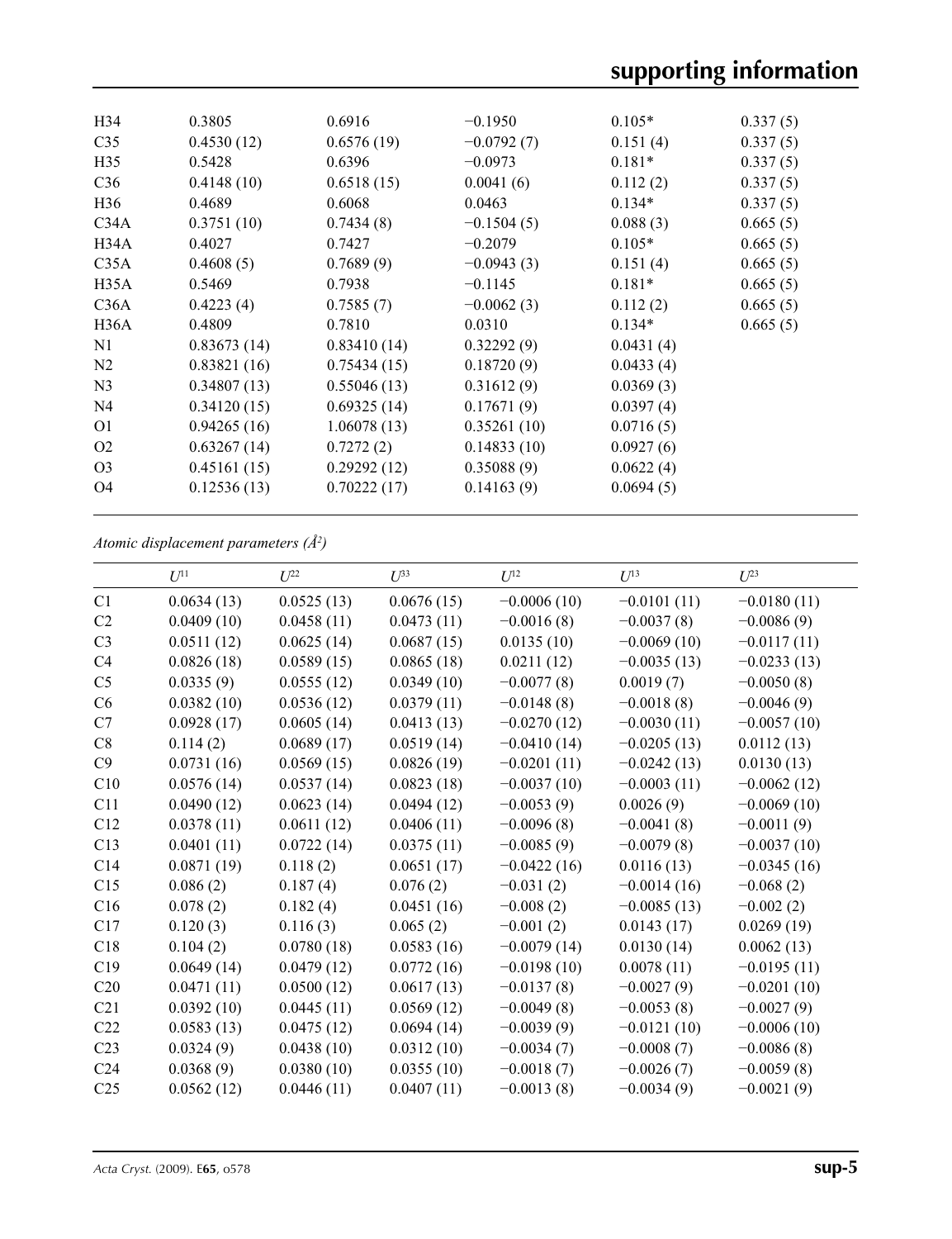| C <sub>26</sub> | 0.0654(14) | 0.0361(11) | 0.0685(15) | $-0.0055(9)$  | $-0.0002(11)$ | $-0.0042(10)$ |
|-----------------|------------|------------|------------|---------------|---------------|---------------|
| C <sub>27</sub> | 0.0681(14) | 0.0443(12) | 0.0702(16) | $-0.0089(9)$  | $-0.0114(11)$ | $-0.0213(11)$ |
| C <sub>28</sub> | 0.0883(16) | 0.0527(13) | 0.0496(13) | $-0.0093(11)$ | $-0.0188(11)$ | $-0.0147(10)$ |
| C <sub>29</sub> | 0.0737(14) | 0.0408(11) | 0.0395(11) | $-0.0107(9)$  | $-0.0117(9)$  | $-0.0043(9)$  |
| C30             | 0.0349(10) | 0.0597(12) | 0.0387(11) | $-0.0010(8)$  | $-0.0053(8)$  | $-0.0112(9)$  |
| C <sub>31</sub> | 0.0371(11) | 0.0869(15) | 0.0369(11) | 0.0045(9)     | $-0.0049(8)$  | $-0.0139(10)$ |
| C32             | 0.0602(14) | 0.129(2)   | 0.0433(14) | $-0.0190(13)$ | $-0.0053(11)$ | $-0.0173(13)$ |
| C <sub>33</sub> | 0.092(2)   | 0.142(3)   | 0.0416(15) | $-0.0070(18)$ | $-0.0130(13)$ | $-0.0222(15)$ |
| C <sub>34</sub> | 0.075(4)   | 0.148(8)   | 0.030(3)   | 0.011(5)      | 0.008(2)      | $-0.001(4)$   |
| C <sub>35</sub> | 0.056(2)   | 0.341(12)  | 0.035(2)   | $-0.024(5)$   | 0.0031(17)    | 0.025(5)      |
| C <sub>36</sub> | 0.0525(19) | 0.244(8)   | 0.0336(18) | $-0.045(4)$   | $-0.0036(13)$ | 0.004(4)      |
| C34A            | 0.075(4)   | 0.148(8)   | 0.030(3)   | 0.011(5)      | 0.008(2)      | $-0.001(4)$   |
| C35A            | 0.056(2)   | 0.341(12)  | 0.035(2)   | $-0.024(5)$   | 0.0031(17)    | 0.025(5)      |
| C36A            | 0.0525(19) | 0.244(8)   | 0.0336(18) | $-0.045(4)$   | $-0.0036(13)$ | 0.004(4)      |
| N1              | 0.0375(8)  | 0.0483(9)  | 0.0431(9)  | $-0.0001(6)$  | 0.0002(6)     | $-0.0089(7)$  |
| N <sub>2</sub>  | 0.0311(9)  | 0.0633(11) | 0.0344(9)  | $-0.0083(7)$  | 0.0000(7)     | $-0.0039(7)$  |
| N <sub>3</sub>  | 0.0358(8)  | 0.0381(8)  | 0.0388(8)  | $-0.0082(6)$  | $-0.0018(6)$  | $-0.0098(6)$  |
| N <sub>4</sub>  | 0.0307(8)  | 0.0575(10) | 0.0313(8)  | $-0.0034(7)$  | $-0.0017(6)$  | $-0.0088(7)$  |
| O <sub>1</sub>  | 0.0799(11) | 0.0464(9)  | 0.0908(12) | 0.0007(7)     | $-0.0088(9)$  | $-0.0186(8)$  |
| O <sub>2</sub>  | 0.0414(9)  | 0.184(2)   | 0.0517(10) | $-0.0374(10)$ | $-0.0043(7)$  | $-0.0024(11)$ |
| O <sub>3</sub>  | 0.0682(10) | 0.0396(8)  | 0.0784(11) | $-0.0026(6)$  | $-0.0007(8)$  | $-0.0117(7)$  |
| O4              | 0.0316(8)  | 0.1312(14) | 0.0459(8)  | $-0.0037(7)$  | $-0.0032(6)$  | $-0.0174(9)$  |
|                 |            |            |            |               |               |               |

## *Geometric parameters (Å, º)*

| $C1 - 01$          | 1.416(2) | $C20 - H20A$ | 0.9700   |
|--------------------|----------|--------------|----------|
| $C1-C2$            | 1.508(3) | $C20 - H20B$ | 0.9700   |
| Cl <sub>–H1A</sub> | 0.9700   | $C21 - N3$   | 1.455(2) |
| Cl—H1B             | 0.9700   | $C21 - C22$  | 1.506(3) |
| $C2 - N1$          | 1.459(2) | $C21 - H21A$ | 0.9700   |
| $C2 - H2A$         | 0.9700   | $C21 - H21B$ | 0.9700   |
| $C2 - H2B$         | 0.9700   | $C22 - 03$   | 1.420(2) |
| $C3 - N1$          | 1.460(2) | $C22-H22A$   | 0.9700   |
| $C3-C4$            | 1.502(3) | $C22-H22B$   | 0.9700   |
| $C3$ —H $3A$       | 0.9700   | $C23 - N3$   | 1.452(2) |
| $C3$ —H3B          | 0.9700   | $C23 - N4$   | 1.461(2) |
| $C4 - 01$          | 1.416(3) | $C23-C24$    | 1.520(2) |
| $C4 - H4A$         | 0.9700   | $C23 - H23$  | 0.9800   |
| $C4 - H4B$         | 0.9700   | $C24 - C25$  | 1.381(2) |
| $C5 - N1$          | 1.448(2) | $C24 - C29$  | 1.385(2) |
| $C5 - N2$          | 1.460(2) | $C25 - C26$  | 1.378(3) |
| $C5-C6$            | 1.524(3) | $C25 - H25$  | 0.9300   |
| $C5 - H5$          | 0.9800   | $C26-C27$    | 1.368(3) |
| $C6 - C11$         | 1.375(3) | $C26 - H26$  | 0.9300   |
| $C6-C7$            | 1.385(3) | $C27 - C28$  | 1.368(3) |
| $C7-C8$            | 1.374(3) | $C27 - H27$  | 0.9300   |
| $C7 - H7$          | 0.9300   | $C28 - C29$  | 1.381(3) |
| $C8-C9$            | 1.362(4) | $C28 - H28$  | 0.9300   |
|                    |          |              |          |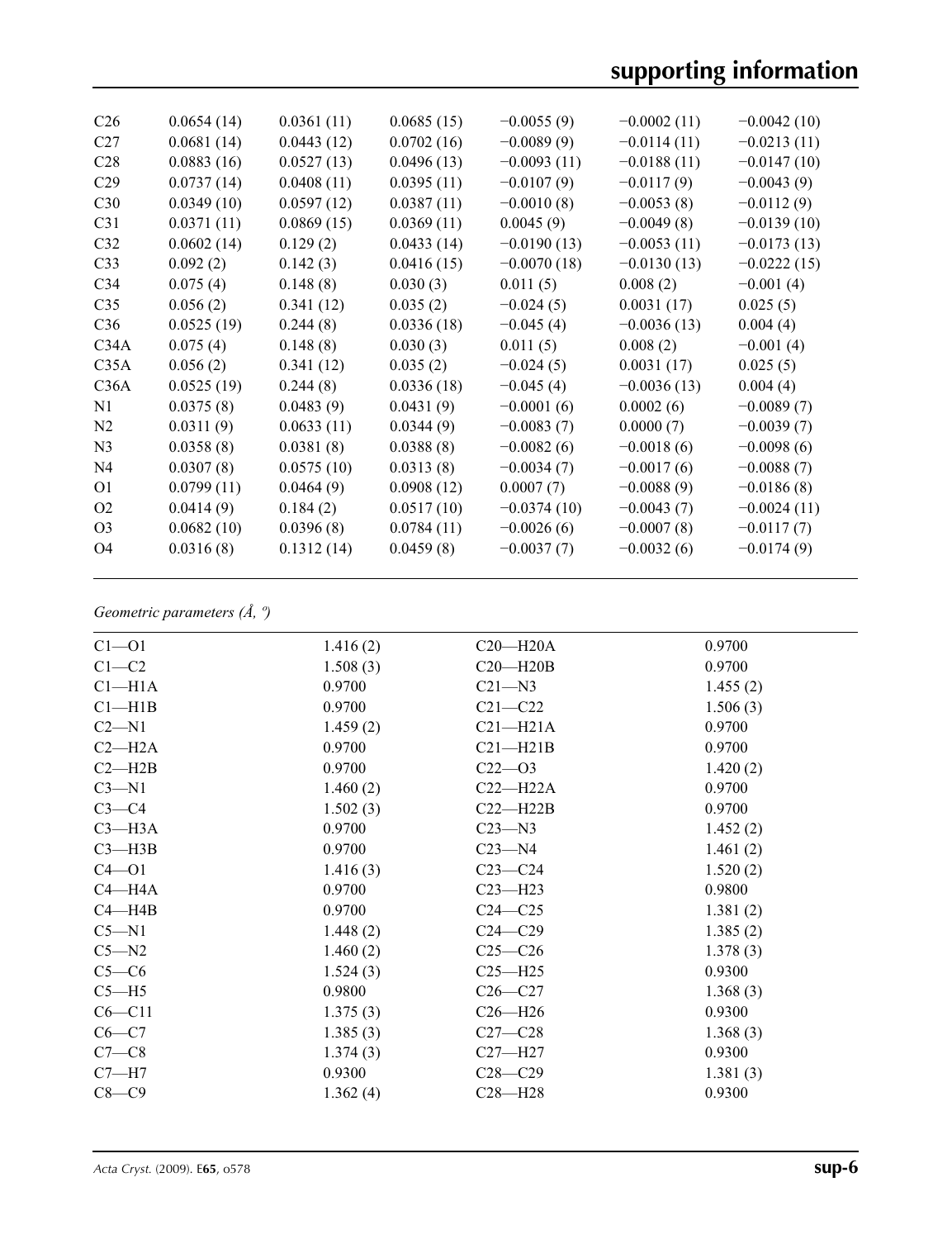| $C8 - H8$                 | 0.9300              | $C29 - H29$         | 0.9300      |
|---------------------------|---------------------|---------------------|-------------|
| $C9 - C10$                | 1.363(3)            | $C30 - O4$          | 1.229(2)    |
| $C9 - H9$                 | 0.9300              | $C30 - N4$          | 1.339(2)    |
| $C10 - C11$               | 1.381(3)            | $C30-C31$           | 1.491(3)    |
| $C10 - H10$               | 0.9300              | $C31 - C32$         | 1.331(3)    |
| $C11 - H11$               | 0.9300              | $C31 - C36$         | 1.376(12)   |
| $C12 - 02$                | 1.219(2)            | $C31 - C36A$        | 1.424(5)    |
| $C12 - N2$                | 1.330(2)            | $C32-C33$           | 1.373(3)    |
| $C12 - C13$               | 1.492(3)            | $C32 - H32$         | 0.9300      |
| $C13-C14$                 | 1.357(3)            | $C33-C34$           | 1.15(2)     |
| $C13 - C18$               | 1.369(3)            | $C33-C34A$          | 1.392(9)    |
| $C14 - C15$               | 1.408(4)            | $C33$ -H33          | 0.9300      |
| $C14 - H14$               | 0.9300              | $C34 - C35$         | 1.37(2)     |
| $C15 - C16$               | 1.370(5)            | C34-H34             | 0.9300      |
| $C15 - H15$               | 0.9300              | $C35-C36$           | 1.334(16)   |
| $C16 - C17$               | 1.334(4)            | $C35 - H35$         | 0.9300      |
|                           |                     | $C36 - H36$         | 0.9300      |
| $C16 - H16$               | 0.9300              | $C34A - C35A$       |             |
| $C17 - C18$               | 1.379(4)            |                     | 1.350(11)   |
| $C17 - H17$               | 0.9300              | C34A-H34A           | 0.9300      |
| $C18 - H18$               | 0.9300              | $C35A - C36A$       | 1.403(7)    |
| $C19 - 03$                | 1.422(2)            | $C35A - H35A$       | 0.9300      |
| $C19 - C20$               | 1.500(3)            | $C36A - H36A$       | 0.9300      |
| C19-H19A                  | 0.9700              | $N2-H2$             | 0.832(19)   |
| C19-H19B                  | 0.9700              | $N4 - H4$           | 0.855(19)   |
| $C20 - N3$                | 1.454(2)            |                     |             |
| $O1 - C1 - C2$            | 111.83(17)          | $N3-C21-H21B$       | 109.9       |
| $O1-C1-H1A$               | 109.3               | $C22-C21-H21B$      | 109.9       |
| $C2-C1-H1A$               | 109.3               | $H21A - C21 - H21B$ | 108.3       |
| $O1-C1-H1B$               | 109.3               | $O3 - C22 - C21$    | 111.62(16)  |
| $C2-C1-H1B$               | 109.3               | $O3-C22-H22A$       | 109.3       |
| $H1A - C1 - H1B$          | 107.9               | $C21 - C22 - H22A$  | 109.3       |
|                           |                     | O3-C22-H22B         |             |
| $N1-C2-C1$<br>$N1-C2-H2A$ | 109.40(15)<br>109.8 |                     | 109.3       |
|                           |                     | $C21-C22-H22B$      | 109.3       |
| $C1-C2-H2A$               | 109.8               | $H22A - C22 - H22B$ | 108.0       |
| $N1-C2-H2B$               | 109.8               | $N3 - C23 - N4$     | 114.37(13)  |
| $C1-C2-H2B$               | 109.8               | N3-C23-C24          | 111.98(13)  |
| $H2A - C2 - H2B$          | 108.2               | N4-C23-C24          | 112.06(14)  |
| $N1-C3-C4$                | 109.16(17)          | $N3 - C23 - H23$    | 105.9       |
| $N1-C3-H3A$               | 109.8               | N4-C23-H23          | 105.9       |
| $C4-C3-H3A$               | 109.8               | $C24 - C23 - H23$   | 105.9       |
| $N1-C3-H3B$               | 109.8               | $C25-C24-C29$       | 117.87 (16) |
| $C4-C3-H3B$               | 109.8               | $C25-C24-C23$       | 121.25(15)  |
| $H3A - C3 - H3B$          | 108.3               | $C29 - C24 - C23$   | 120.65(15)  |
| $O1 - C4 - C3$            | 111.84(17)          | $C26-C25-C24$       | 120.91(18)  |
| $O1-C4$ -H4A              | 109.2               | $C26-C25-H25$       | 119.5       |
| $C3-C4-H4A$               | 109.2               | $C24-C25-H25$       | 119.5       |
| $O1-C4$ -H4B              | 109.2               | $C27 - C26 - C25$   | 120.60(19)  |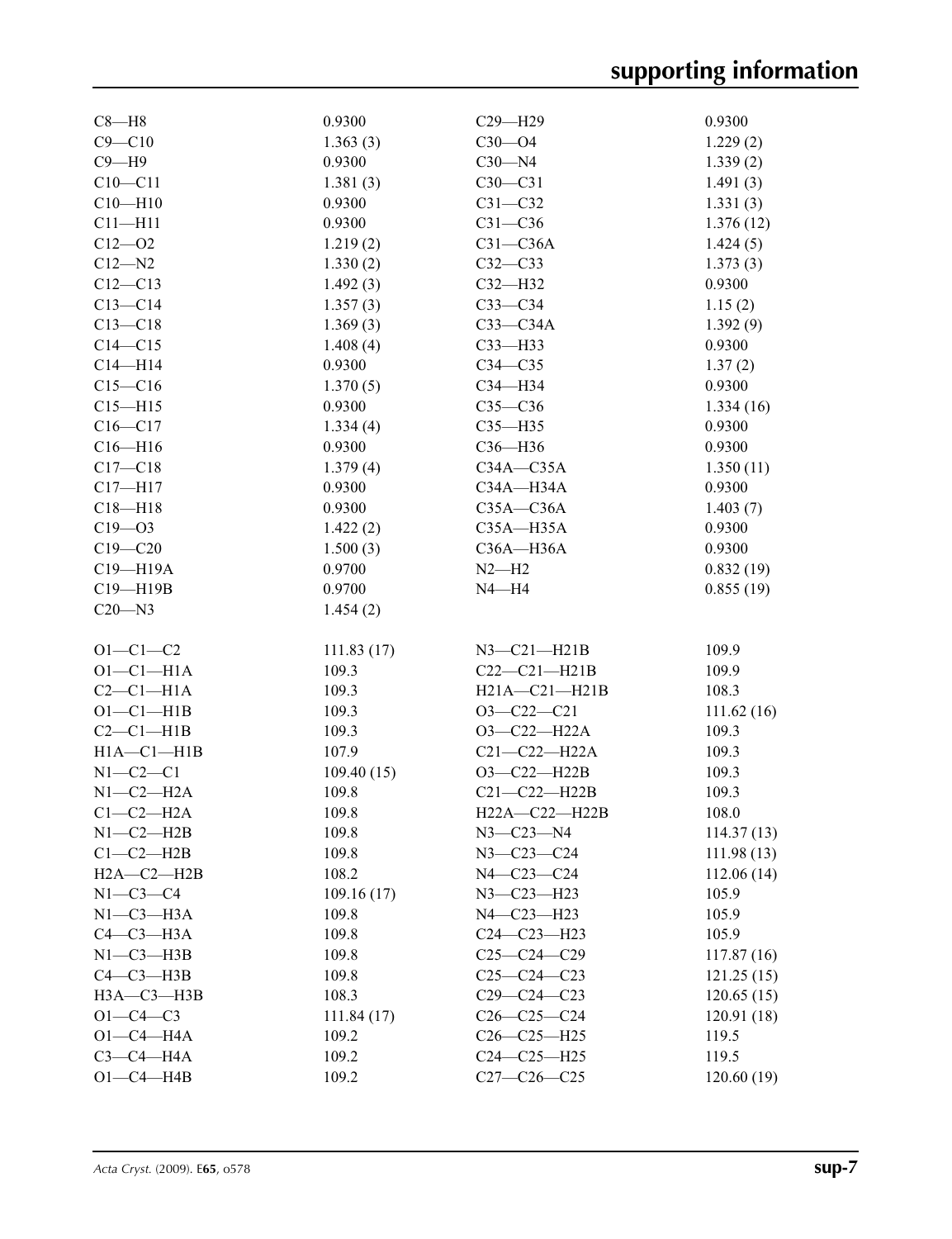| $C3-C4-HAB$       | 109.2      | $C27-C26-H26$        | 119.7       |
|-------------------|------------|----------------------|-------------|
| H4A-C4-H4B        | 107.9      | $C25-C26 - H26$      | 119.7       |
| $N1-C5-N2$        | 114.34(14) | $C26 - C27 - C28$    | 119.35(19)  |
| $N1-C5-C6$        | 111.81(14) | C26-C27-H27          | 120.3       |
| $N2 - C5 - C6$    | 112.37(15) | C28-C27-H27          | 120.3       |
| $N1-C5-H5$        | 105.8      | $C27 - C28 - C29$    | 120.38(19)  |
| $N2-C5-H5$        | 105.8      | C27-C28-H28          | 119.8       |
| $C6-C5-H5$        | 105.8      | C29-C28-H28          | 119.8       |
| $C11-C6-C7$       | 117.72(19) | $C28 - C29 - C24$    | 120.88 (18) |
| $C11-C6-C5$       | 123.12(16) | C28-C29-H29          | 119.6       |
| $C7 - C6 - C5$    | 119.05(17) | C24-C29-H29          | 119.6       |
| $C8-C7-C6$        | 121.2(2)   | $O4 - C30 - N4$      | 121.70(16)  |
| $C8-C7-H7$        | 119.4      | $O4 - C30 - C31$     | 120.55(15)  |
| $C6-C7-H7$        | 119.4      | N4-C30-C31           | 117.75(15)  |
| $C9-C8-C7$        | 120.2(2)   | $C32 - C31 - C36$    | 109.8(4)    |
| $C9 - C8 - H8$    | 119.9      | $C32-C31-C36A$       | 115.7(2)    |
| $C7-C8-H8$        | 119.9      | $C36-C31-C36A$       | 47.6(5)     |
| $C8 - C9 - C10$   | 119.6(2)   | $C32-C31-C30$        | 120.02(18)  |
| $C8-C9-H9$        | 120.2      | $C36 - C31 - C30$    | 119.3(4)    |
| $C10-C9-H9$       | 120.2      | $C36A - C31 - C30$   | 122.4(2)    |
| $C9 - C10 - C11$  | 120.5(2)   | $C31 - C32 - C33$    | 122.3(2)    |
| $C9 - C10 - H10$  | 119.8      | C31-C32-H32          | 118.8       |
| $C11 - C10 - H10$ | 119.8      | C33-C32-H32          | 118.8       |
| $C6 - C11 - C10$  | 120.8(2)   | C34-C33-C32          | 118.1(10)   |
| $C6 - C11 - H11$  | 119.6      | $C34 - C33 - C34A$   | 25.3(11)    |
| $C10 - C11 - H11$ | 119.6      | $C32 - C33 - C34A$   | 121.5(4)    |
| $O2 - C12 - N2$   | 121.92(17) | C34-C33-H33          | 121.0       |
| $O2 - C12 - C13$  | 120.76(16) | C32-C33-H33          | 121.0       |
| $N2 - C12 - C13$  | 117.31(16) | C34A-C33-H33         | 111.7       |
| $C14 - C13 - C18$ | 119.0(2)   | $C33-C34-C35$        | 123.9(17)   |
| $C14 - C13 - C12$ | 120.5(2)   | C33-C34-H34          | 118.1       |
| $C18 - C13 - C12$ | 120.4(2)   | $C35-C34-H34$        | 118.1       |
| $C13 - C14 - C15$ | 120.1(3)   | $C36-C35-C34$        | 117.6(13)   |
| $C13 - C14 - H14$ | 120.0      | C36-C35-H35          | 121.2       |
| $C15 - C14 - H14$ | 120.0      | C34-C35-H35          | 121.2       |
| $C16-C15-C14$     | 119.1(3)   | $C35 - C36 - C31$    | 118.8(10)   |
| $C16-C15-H15$     | 120.4      | C35-C36-H36          | 120.6       |
| $C14 - C15 - H15$ | 120.4      | C31-C36-H36          | 120.6       |
| $C17 - C16 - C15$ | 120.6(3)   | C35A-C34A-C33        | 117.0(6)    |
| $C17 - C16 - H16$ | 119.7      | C35A—C34A—H34A       | 121.5       |
| $C15 - C16 - H16$ | 119.7      | C33-C34A-H34A        | 121.5       |
| $C16 - C17 - C18$ | 120.3(3)   | $C34A - C35A - C36A$ | 121.2(5)    |
| $C16 - C17 - H17$ | 119.9      | C34A-C35A-H35A       | 119.4       |
| $C18 - C17 - H17$ | 119.9      | $C36A - C35A - H35A$ | 119.4       |
| $C13 - C18 - C17$ | 120.9(3)   | $C35A - C36A - C31$  | 120.1(4)    |
| $C13 - C18 - H18$ | 119.5      | C35A-C36A-H36A       | 119.9       |
| $C17 - C18 - H18$ | 119.5      | C31-C36A-H36A        | 119.9       |
| $O3-C19-C20$      | 111.83(16) | $C5 - N1 - C2$       | 116.27(13)  |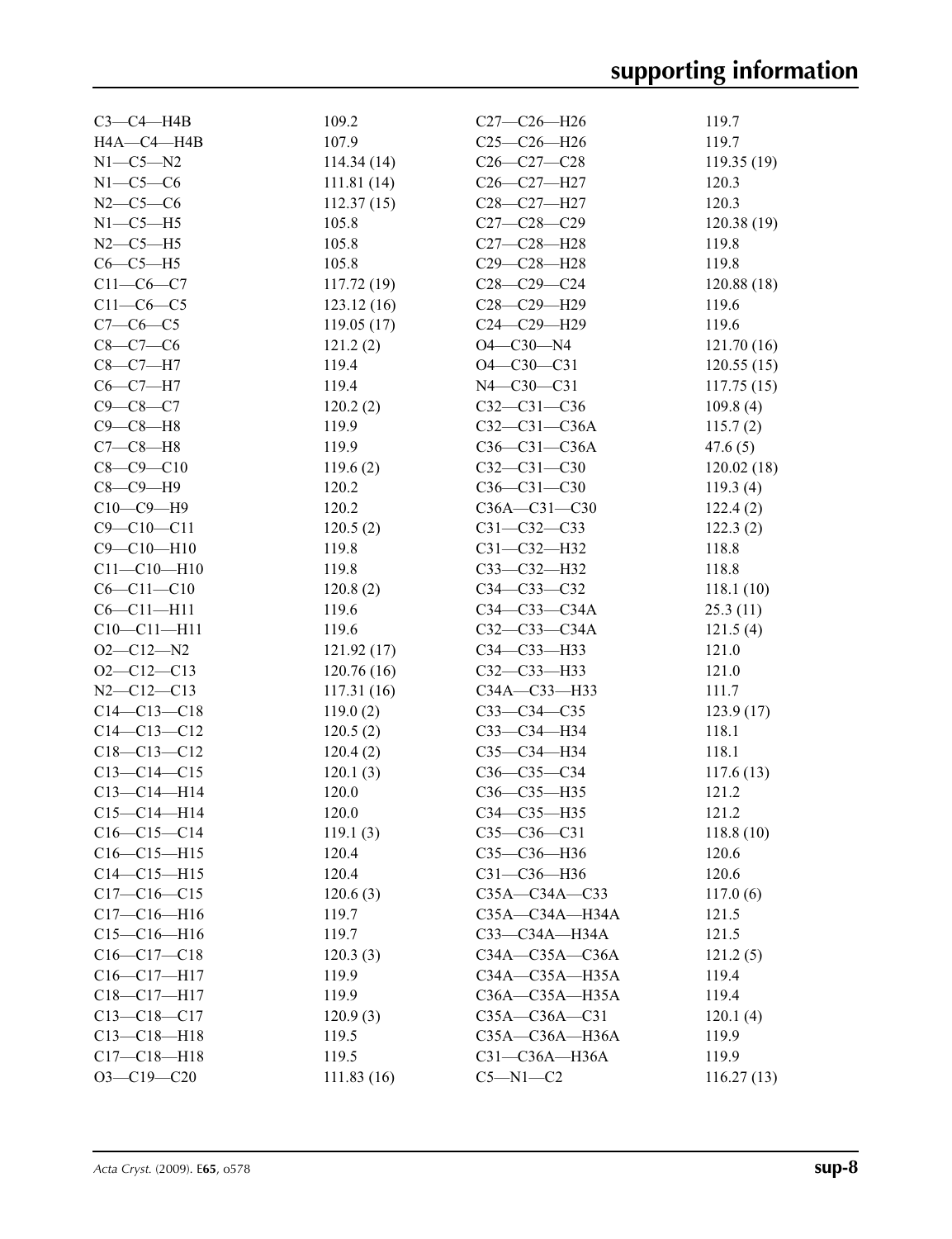| O3-C19-H19A            | 109.2         | $C5-M1-C3$             |               |
|------------------------|---------------|------------------------|---------------|
|                        |               |                        | 113.02(14)    |
| C20-C19-H19A           | 109.2         | $C2-M1-C3$             | 109.35(15)    |
| O3-C19-H19B            | 109.2         | $C12 - N2 - C5$        | 121.87(15)    |
| C20-C19-H19B           | 109.2         | $C12 - N2 - H2$        | 118.1(13)     |
| H19A-C19-H19B          | 107.9         | $C5 - N2 - H2$         | 118.9(13)     |
| $N3 - C20 - C19$       | 109.53(16)    | $C23 - N3 - C20$       | 112.69(13)    |
| $N3$ –C20–H20A         | 109.8         | $C23 - N3 - C21$       | 115.67(13)    |
| C19-C20-H20A           | 109.8         | $C20 - N3 - C21$       | 109.49(14)    |
| N3-C20-H20B            | 109.8         | $C30 - N4 - C23$       | 121.95(15)    |
| C19-C20-H20B           | 109.8         | $C30 - N4 - H4$        | 119.0(12)     |
| H20A-C20-H20B          | 108.2         | $C23 - N4 - H4$        | 119.0(12)     |
| $N3 - C21 - C22$       | 109.04(15)    | $C4 - 01 - C1$         | 109.36(17)    |
| $N3-C21-H21A$          | 109.9         | $C22 - 03 - C19$       | 109.97(14)    |
| $C22-C21-H21A$         | 109.9         |                        |               |
|                        |               |                        |               |
| $O1 - C1 - C2 - N1$    | $-58.3(2)$    | C36A-C31-C32-C33       | 17.0(5)       |
| $N1 - C3 - C4 - 01$    | 59.2(2)       | $C30-C31-C32-C33$      | $-178.5(2)$   |
| $N1 - C5 - C6 - C11$   |               |                        |               |
|                        | $-142.89(17)$ | C31-C32-C33-C34        | 20.9(12)      |
| $N2-C5-C6-C11$         | $-12.8(2)$    | C31-C32-C33-C34A       | $-8.1(6)$     |
| $N1 - C5 - C6 - C7$    | 41.1(2)       | $C32-C33-C34-C35$      | $-3(2)$       |
| $N2-C5-C6-C7$          | 171.26(16)    | C34A-C33-C34-C35       | 102(4)        |
| $C11-C6-C7-C8$         | 0.4(3)        | $C33-C34-C35-C36$      | 3(3)          |
| $C5-C6-C7-C8$          | 176.60(19)    | $C34-C35-C36-C31$      | $-19(2)$      |
| $C6 - C7 - C8 - C9$    | $-0.7(4)$     | $C32-C31-C36-C35$      | 32.9(13)      |
| $C7-C8-C9-C10$         | 0.4(4)        | C36A-C31-C36-C35       | $-74.3(12)$   |
| $C8 - C9 - C10 - C11$  | 0.1(3)        | $C30-C31-C36-C35$      | 177.1(10)     |
| $C7-C6-C11-C10$        | 0.1(3)        | C34-C33-C34A-C35A      | $-94(3)$      |
| $C5-C6-C11-C10$        | $-175.94(17)$ | C32-C33-C34A-C35A      | $-4.0(10)$    |
| $C9 - C10 - C11 - C6$  | $-0.3(3)$     | $C33-C34A-C35A-C36A$   | 5.8(12)       |
| $O2-C12-C13-C14$       | $-63.2(3)$    | C34A-C35A-C36A-C31     | 3.5(11)       |
| $N2 - C12 - C13 - C14$ | 116.4(2)      | C32-C31-C36A-C35A      | $-14.8(7)$    |
| $O2-C12-C13-C18$       | 113.7(3)      | C36-C31-C36A-C35A      | 79.2 (9)      |
| $N2 - C12 - C13 - C18$ | $-66.6(3)$    | C30-C31-C36A-C35A      | $-178.9(5)$   |
| $C18-C13-C14-C15$      | 0.4(4)        | $N2 - C5 - N1 - C2$    | $-65.13(19)$  |
| $C12-C13-C14-C15$      | 177.4(2)      | $C6-C5-N1-C2$          | 63.99(19)     |
| $C13-C14-C15-C16$      | $-1.9(4)$     | $N2-C5-N1-C3$          | 62.6(2)       |
| $C14-C15-C16-C17$      | 2.0(5)        | $C6-C5-N1-C3$          | $-168.34(15)$ |
| $C15-C16-C17-C18$      |               |                        |               |
|                        | $-0.6(5)$     | $C1-C2-M1-C5$          | $-173.23(15)$ |
| $C14-C13-C18-C17$      | 1.0(4)        | $C1-C2-N1-C3$          | 57.3(2)       |
| $C12-C13-C18-C17$      | $-176.0(2)$   | $C4-C3-N1-C5$          | 171.06(17)    |
| $C16-C17-C18-C13$      | $-0.9(4)$     | $C4-C3-N1-C2$          | $-57.7(2)$    |
| $O3 - C19 - C20 - N3$  | $-57.9(2)$    | $O2-C12-N2-C5$         | $-2.3(3)$     |
| $N3 - C21 - C22 - 03$  | 58.8 (2)      | $C13-C12-N2-C5$        | 178.09(16)    |
| $N3 - C23 - C24 - C25$ | 158.18(15)    | $N1-C5-N2-C12$         | $-128.73(18)$ |
| $N4 - C23 - C24 - C25$ | 28.1(2)       | $C6-C5-N2-C12$         | 102.44(19)    |
| N3-C23-C24-C29         | $-27.4(2)$    | $N4 - C23 - N3 - C20$  | $-66.05(18)$  |
| N4-C23-C24-C29         | $-157.45(16)$ | $C24 - C23 - N3 - C20$ | 165.10(14)    |
| $C29-C24-C25-C26$      | $-0.6(3)$     | $N4 - C23 - N3 - C21$  | 60.98(18)     |